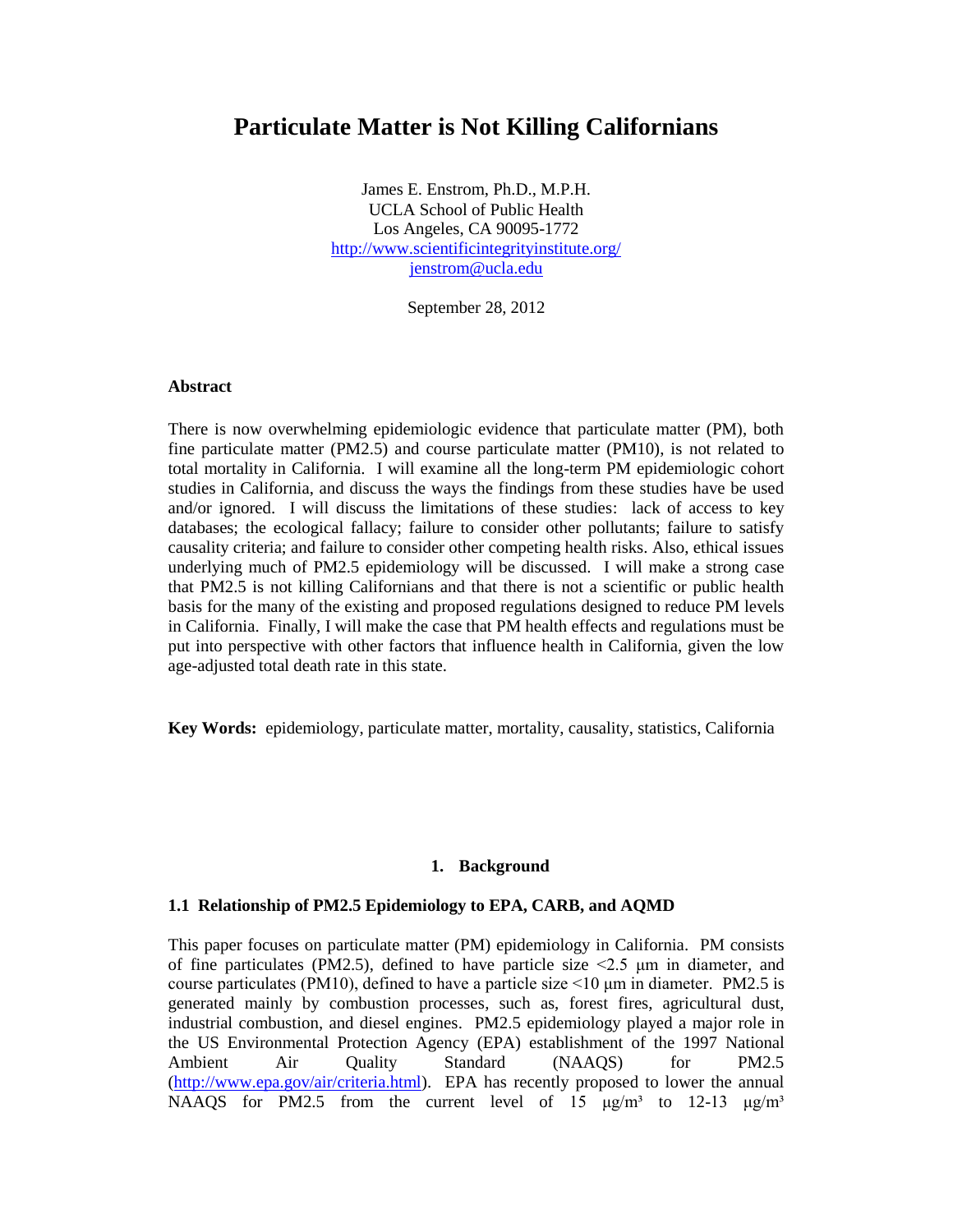[\(http://www.epa.gov/pm/actions.html\)](http://www.epa.gov/pm/actions.html). The PM2.5 regulations established since 1997 have had multi-billion dollar economic impacts in the United States and California and have been highly contested [\(http://science.house.gov/press-release/harris-and-broun](http://science.house.gov/press-release/harris-and-broun-question-administration%E2%80%99s-environmental-cost-benefit-analyses)[question-administration%E2%80%99s-environmental-cost-benefit-analyses\)](http://science.house.gov/press-release/harris-and-broun-question-administration%E2%80%99s-environmental-cost-benefit-analyses).

PM2.5 epidemiology has also been used by the California Air Resources Board (CARB) to establish the draconian Truck and Bus Regulation to reduce PM emissions from diesel vehicles in California [\(http://www.arb.ca.gov/msprog/onrdiesel/onrdiesel.htm\)](http://www.arb.ca.gov/msprog/onrdiesel/onrdiesel.htm). During the past five years, I have challenged the scientific and public health justifications for these regulations [\(http://www.arb.ca.gov/lists/gmbond2011/2](http://www.arb.ca.gov/lists/gmbond2011/2-enstrom_letter_to_coal_cornez_re_suspend_carb_diesel_regs_121311.pdf) [enstrom\\_letter\\_to\\_coal\\_cornez\\_re\\_suspend\\_carb\\_diesel\\_regs\\_121311.pdf\)](http://www.arb.ca.gov/lists/gmbond2011/2-enstrom_letter_to_coal_cornez_re_suspend_carb_diesel_regs_121311.pdf).

PM2.5 epidemiology is also being used by the Southern California Air Quality Management District (AQMD) in the development of the 2012 Air Quality Management Plan (AQMP) [\(http://www.aqmd.gov/aqmp/2012aqmp/index.htm\)](http://www.aqmd.gov/aqmp/2012aqmp/index.htm). The AQMP proposes aggressive and costly emission control measures in order to reduce existing PM and ozone levels in the South Coast Air Basin (SCAB). This air basin includes about 17 million residents in Orange County and the urban portions of Los Angeles, Riverside, and San Bernardino Counties. The primary goal of the AQMP is to bring the SCAB into compliance with the NAAQS for criteria pollutants, primarily, PM2.5 and ozone.

An elevated relative risk  $(RR > 1.00)$  in an epidemiologic cohort study, i.e., increase in total (all cause) mortality risk for a 10  $\mu$ g/m<sup>3</sup> increase in PM2.5 level, is interpreted by EPA, CARB, and AQMD as evidence that PM2.5 "causes" "premature deaths." Because EPA assigns a lifetime monetary value of about \$7-9 million to each "premature death," the health benefits of preventing these deaths exceed the compliance costs of the regulations that are designed to reduce PM2.5 levels and PM2.5-related "premature deaths." Without PM2.5-related "premature deaths" the PM2.5 regulations are not justified on a cost-benefit basis.

During the past two decades there has been extensive criticism of PM2.5 epidemiology and its use for regulation of PM by EPA, CARB, and AQMD. Five major reasons for doubting a "causal" relationship between PM2.5 and "premature deaths" are: 1) the relative risk of death due to PM2.5 is small (RR  $\sim$  1.10), varies by time and place, and shows no consistent dose-response relationship; 2) confounding variables, including other pollutants, often reduce the PM2.5 effect to zero (RR  $\sim$  1.00); 3) the ecological fallacy applies to all PM2.5 epidemiology because PM2.5 measurements made at selected monitoring stations are imputed to individuals living near these stations; 4) the chemical composition of PM2.5 varies greatly across the US; and 5) the major PM2.5 epidemiologic findings that have been used to establish regulations are based on secret data maintained by the American Cancer Society and Harvard University (Krewski 2000), that is not accessible for independent reanalysis.

## **1.2 Major Lectures on PM2.5 and Mortality in California by Enstrom**

The above epidemiologic issues are too complex to fully address in this paper. Additional relevant information can be found in the following major lectures that I have given since 2010, often in conjunction with other experts on this subject: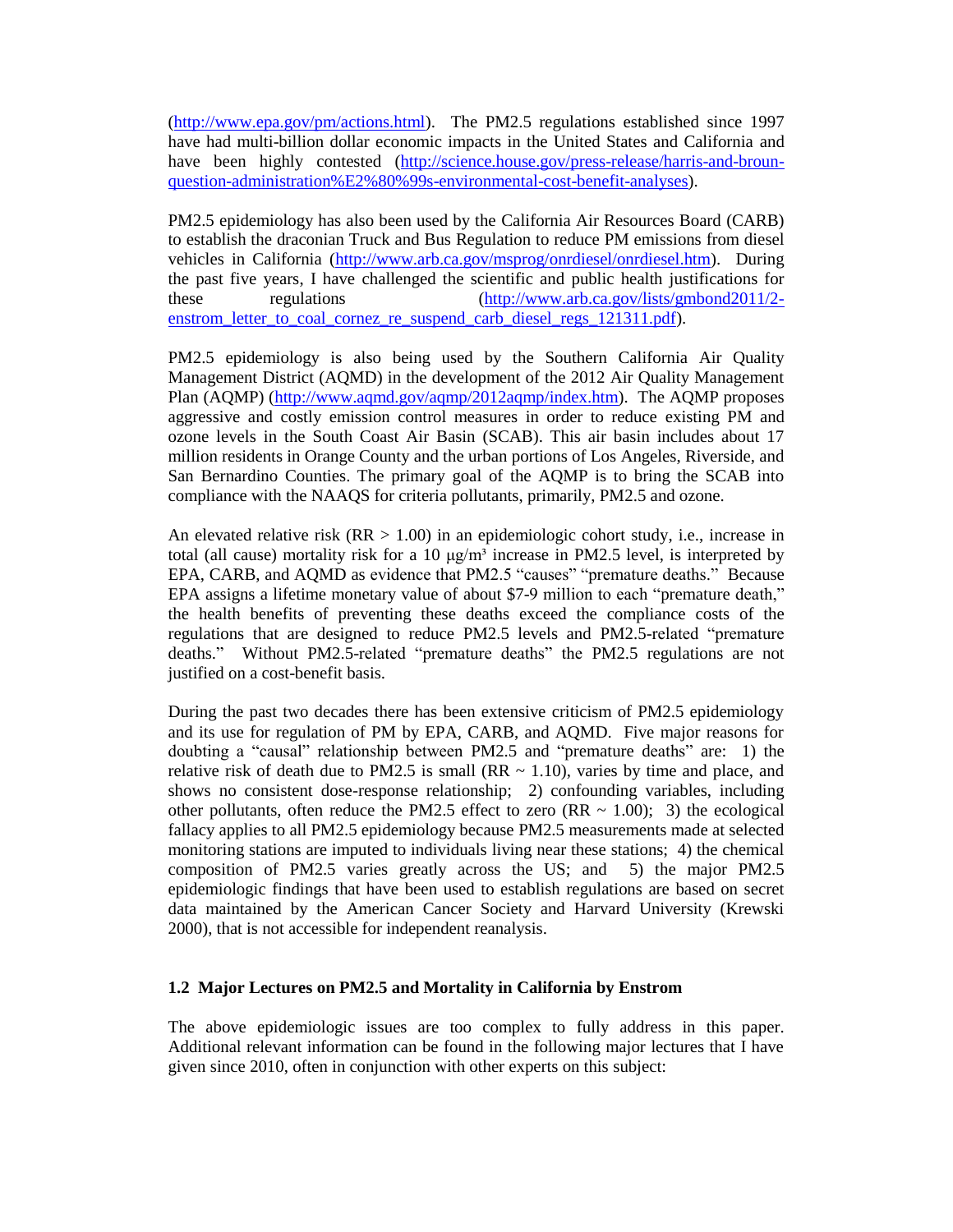February 26, 2010 CARB Symposium "Estimating Premature Deaths from Long-term Exposure to PM2.5, with Enstrom talk "Critique of CARB Diesel Science, 1998-2010" [\(http://www.arb.ca.gov/research/health/pm-mort/pm-mort-ws\\_02-26-10.htm\)](http://www.arb.ca.gov/research/health/pm-mort/pm-mort-ws_02-26-10.htm) [\(http://www.arb.ca.gov/research/health/pm-mort/enstrom.pdf\)](http://www.arb.ca.gov/research/health/pm-mort/enstrom.pdf)

November 28, 2011 UCLA Institute of the Environment Enstrom Seminar "Does Fine Particulate Matter Kill Californians? An Epidemiologic and Regulatory Controversy" [\(http://www.environment.ucla.edu/calendar/showevent.asp?eventid=667\)](http://www.environment.ucla.edu/calendar/showevent.asp?eventid=667) and [\(http://www.arb.ca.gov/lists/gmbond2011/3](http://www.arb.ca.gov/lists/gmbond2011/3-ioes_seminar_does_particulate_matter_kill_californians_enstrom_112811.pdf) ioes seminar does particulate matter kill californians enstrom 112811.pdf)

April 24, 2012 Dose-Response 2012 Conference Enstrom Lecture "Pseudoscientific Aspects of Fine Particulate Matter Epidemiology, 1993-2012" [\(http://dose](http://dose-response.org/conference/2012/pdf/Enstrom_Dose_Response_Fine_Particulate.pdf)[response.org/conference/2012/pdf/Enstrom\\_Dose\\_Response\\_Fine\\_Particulate.pdf\)](http://dose-response.org/conference/2012/pdf/Enstrom_Dose_Response_Fine_Particulate.pdf)

August 1, 2012 American Statistical Association Joint Statistical Meeting Session "Are Fine Particulates Killing Californians?" with title talk by Enstrom [\(http://www.amstat.org/meetings/jsm/2012/onlineprogram/ActivityDetails.cfm?SessionI](http://www.amstat.org/meetings/jsm/2012/onlineprogram/ActivityDetails.cfm?SessionID=207510) [D=207510\)](http://www.amstat.org/meetings/jsm/2012/onlineprogram/ActivityDetails.cfm?SessionID=207510) and [\(http://www.scientificintegrityinstitute.org/ASA080112.pdf\)](http://www.scientificintegrityinstitute.org/ASA080112.pdf)

## **2. PM2.5 and Total Mortality in California**

## **2.1 California-specific Epidemiologic Results Summarized**

Table 1 summarizes ten separate analyses of five major California cohorts that have found no relationship between PM2.5 and total mortality. References to these analyses are cited in the table and listed at the end of this paper and additional details are provided at this link [\(http://www.scientificintegrityinstitute.org/Enstrom081512.pdf\)](http://www.scientificintegrityinstitute.org/Enstrom081512.pdf). Included in Table 1 is an analysis limited to the Los Angeles area (Jerrett 2005). Table 2 summarizes five separate analyses of three of the major California cohorts. These analyses have found no relationship between PM10 and total mortality. There are no statewide cohort analyses that show a positive relationship between PM (PM2.5 and PM10) and total mortality in California. Indeed, three of these analyses (Jerrett 2011, Lipsett 2011, Ostro 2011), funded by CARB and AQMD, found no relationship between any criteria pollutant and total mortality in California.

The first published evidence of no PM2.5 mortality risk in California is contained in the July 2000 Health Effects Institute (HEI) Reanalysis Report (Krewski 2000). Figure 21, a U.S. map of "Fine Particulates and Mortality Risk," indicates no excess mortality risk in California. Figure 5 provides further evidence of the geographic variation in PM2.5 mortality risk, with Fresno (city #3) ranking second lowest in risk among 49 cities and Los Angeles (city #39) ranking fifth lowest in risk [\(http://www.scientificintegrityinstitute.org/HEIFigure5093010.pdf\)](http://www.scientificintegrityinstitute.org/HEIFigure5093010.pdf). Figure 1 below reproduces Figure 21 and Figure 5 with a city number assigned to each data point. The null California PM2.5 mortality risk findings in Figure 21 were confirmed in the August 31, 2010 letter from Krewski to HEI (Krewski 2010).

## **2.2 Misrepresentation of PM2.5 and Mortality in California by CARB**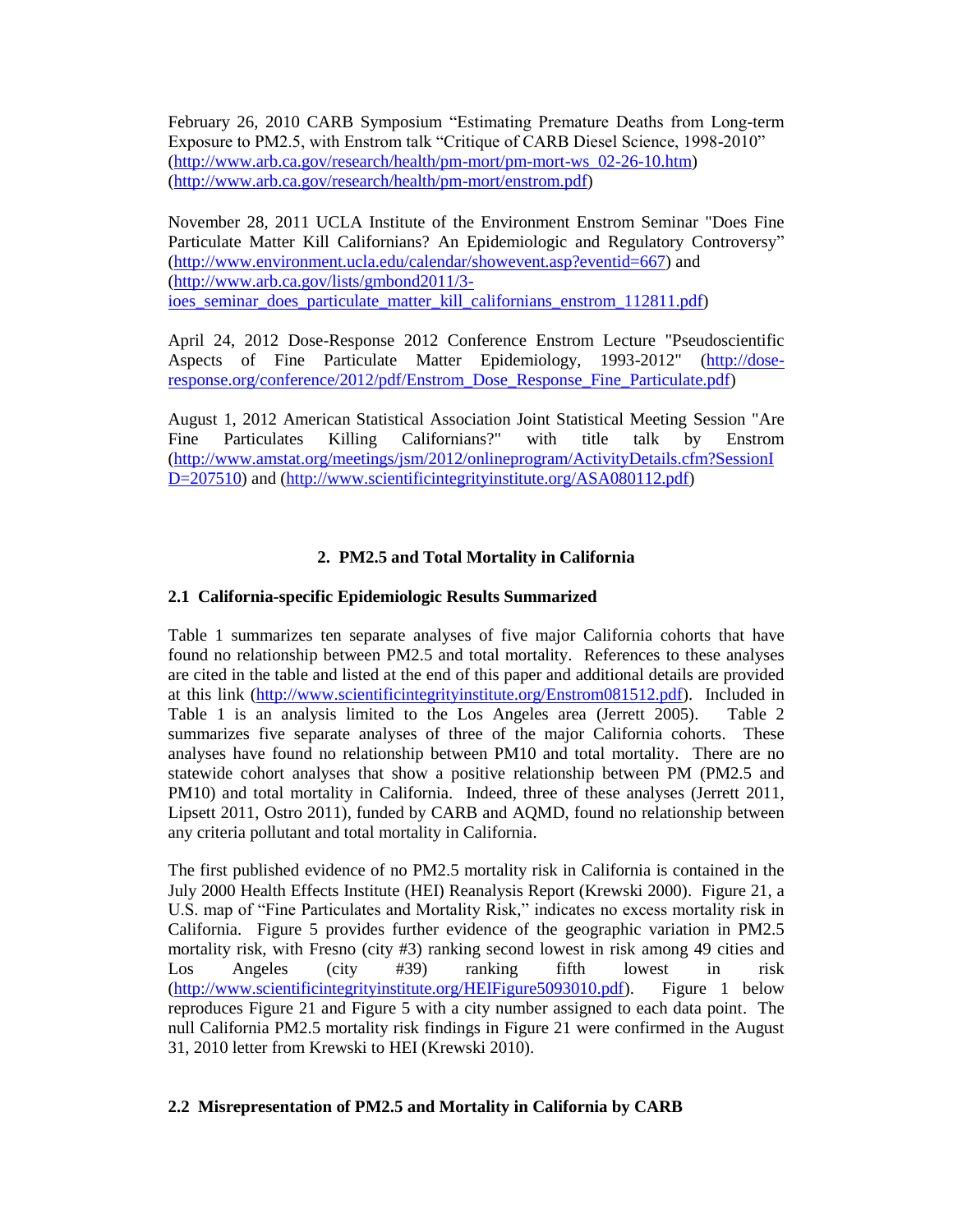My December 15, 2005 *Inhalation Toxicology* paper, "Fine Particulate Air Pollution and Total Mortality Among Elderly Californians, 1973–2002" (Enstrom 2005), found no relationship between PM2.5 and mortality in California during 1983-2002. This is the first, largest, and most detailed peer reviewed journal publication that focuses on the relationship between PM2.5 and total mortality in California. Enstrom 2005 appeared just after the November 2005 *Epidemiology* paper "Spatial Analysis of Air Pollution and Mortality in Los Angeles" (Jerrett 2005), which found an unusually large relative risk between PM2.5 and mortality in the Los Angeles basin during 1982-2000. The finding is in direct contrast to the low absolute PM2.5 mortality risk for Los Angeles found in Figure 21. These conflicting findings need to be resolved with further analysis.

Enstrom 2005 was submitted to CARB health effects scientist Linda Smith on January 9, 2006 [\(http://www.arb.ca.gov/planning/gmerp/dec1plan/gmerp\\_comments/enstrom.pdf\)](http://www.arb.ca.gov/planning/gmerp/dec1plan/gmerp_comments/enstrom.pdf). The March 23, 2006 CARB meeting PPT presentation "Stronger Relationship Between Particulate Matter (PM) and Premature Death" gave extensive details on Jerrett 2005 and cited several other positive national studies, including Krewski 2000, Pope 2002, and Laden 2006 [\(http://www.arb.ca.gov/research/health/healthup/march06.pdf\)](http://www.arb.ca.gov/research/health/healthup/march06.pdf). However, it made no mention of Enstrom 2005, which was published one month after Jerrett 2005 and one month before a major Harvard Six Cities Study analysis (Laden 2006) appeared online. On August 21, 2006 CARB scientists Richard Bode, Linda Smith, and Hien T. Tran conducted a "Public Workshop on Updating the Methodology for Estimating Premature Death Associated with PM2.5 Exposures" and gave a PPT presentation [\(http://www.arb.ca.gov/research/health/pm-mort/ws-slides.pdf\)](http://www.arb.ca.gov/research/health/pm-mort/ws-slides.pdf). The PPT presentation for this Workshop specifically shows Jerrett 2005 and Laden 2006, but not Enstrom 2005, as "New studies emerged since 2002." These PPT presentations show a pattern of omission of null findings like Enstrom 2005.

Additional misrepresentation of PM2.5 mortality risk in California was contained in the Draft and Final versions of the 2008 CARB Staff Report by Hien T. Tran "Methodology for Estimating Premature Deaths Associated with Long-term Exposure to Fine Airborne Particulate Matter in California." The October 24, 2008 Final Report states that PM2.5 contributes to 18,000 annual premature deaths in California, with 3,500 of these deaths due to diesel PM. These estimates of premature deaths provided the primary public health justification for new on-road diesel vehicle regulations approved and implemented by CARB. However, the premature death claims in this report are now entirely contradicted by the null findings presented in Table 1. My December 10, 2008 CARB comments exposed major flaws in this report [\(http://www.arb.ca.gov/lists/truckbus08/897-](http://www.arb.ca.gov/lists/truckbus08/897-carb_enstrom_comments_on_statewide_truck_regulations_121008.pdf)

[carb\\_enstrom\\_comments\\_on\\_statewide\\_truck\\_regulations\\_121008.pdf\)](http://www.arb.ca.gov/lists/truckbus08/897-carb_enstrom_comments_on_statewide_truck_regulations_121008.pdf). The CARB misrepresentations of PM2.5 mortality risk in California continue up to the present, as explained in my talks and submissions cited above.

## **2.3 Failure to Properly Review Particulate Matter Health Impacts by AQMD**

As an essential part of its currently ongoing preparation of the 2012 AQMP, the AQMD is required to address the health effects of air pollution in the SCAB. Indeed, California Health and Safety Code (CHSC) Section 40471 (b) specifically states "On or before December 31, 2001, and every three years thereafter, as part of the preparation of the air quality management plan revisions, the south coast district board, in conjunction with a public health organization or agency, shall prepare a report on the health impacts of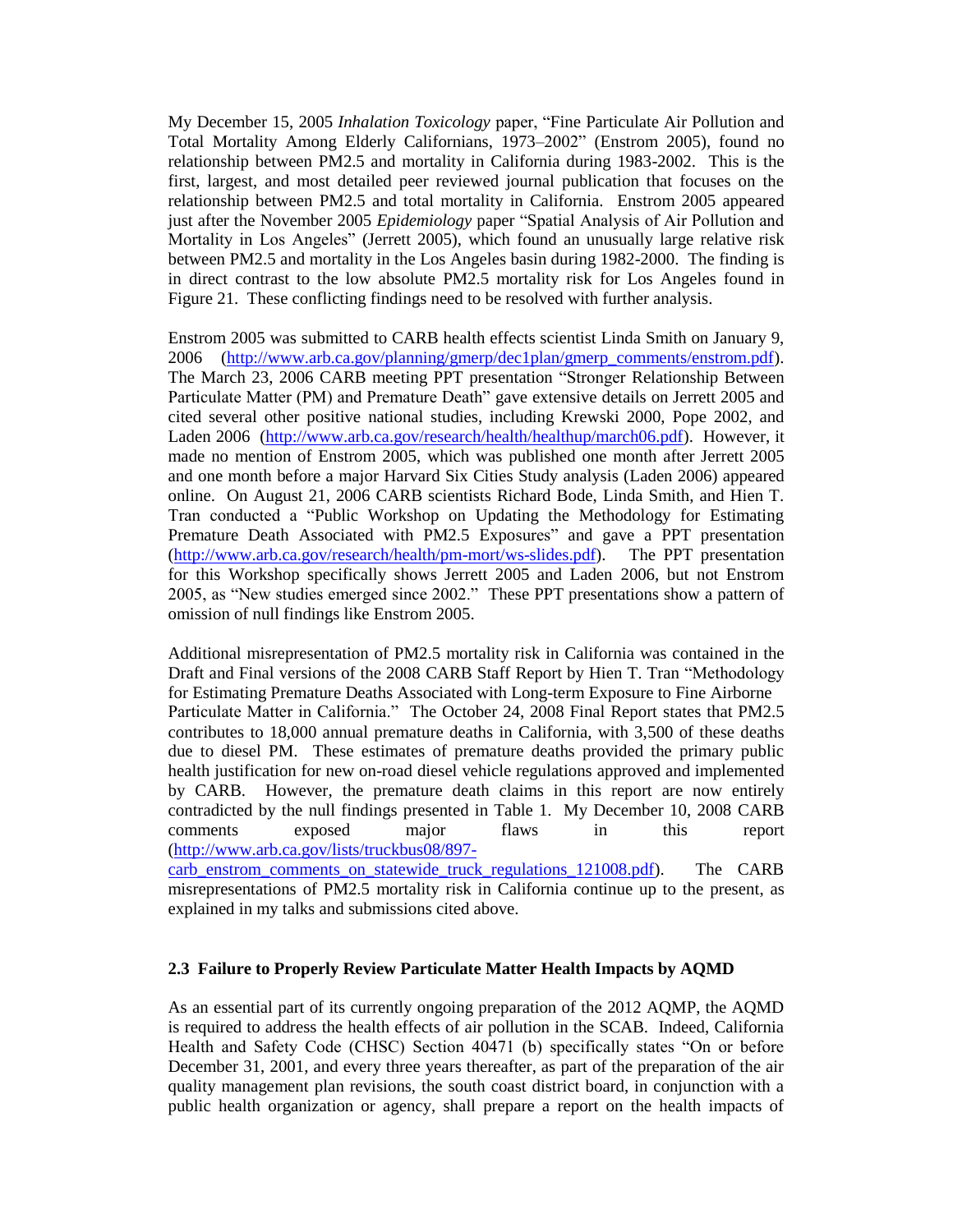particulate matter air pollution in the South Coast Air Basin. The south coast district board shall submit its report to the advisory council appointed pursuant to Section 40428 for review and comment. The advisory council shall undertake peer review concerning the report prior to its finalization and public release. The south coast district board shall hold public hearings concerning the report and the peer review, and shall append to the report any additional material or information that results from the peer review and public hearings." [\(http://www.leginfo.ca.gov/cgibin/displaycode?section=hsc&group=40001-](http://www.leginfo.ca.gov/cgibin/displaycode?section=hsc&group=40001-41000&file=40460-40471) [41000&file=40460-40471\)](http://www.leginfo.ca.gov/cgibin/displaycode?section=hsc&group=40001-41000&file=40460-40471).

However, based on available information, AQMD has never prepared a "report on the health impacts of particulate matter air pollution in the South Coast Air Basin" at the end of 2001, 2004, 2007, or 2010. The only "health impacts" reports are Appendix I "Health Effects" of the 2003 AQMP, 2007 AQMP, and Draft 2012 AQMP. However these reports do not specifically address PM health impacts in the SCAB. Indeed, the 2003 AQMP Appendix I states "The purpose of this appendix is to **p**rovide an overview of air pollution health effects, rather than to provide estimates of health risk from current ambient levels of pollutants in specific areas of the SCAB." [\(http://www.aqmd.gov/aqmp/docs/2003AQMP\\_AppI.pdf\)](http://www.aqmd.gov/aqmp/docs/2003AQMP_AppI.pdf).

Failure to comply with CHSC Section 40471 (b) is a serious matter because the local health effects of PM provide the primary public health justification for the entire AQMP. As shown in Tables 1 and 2, there is now overwhelming epidemiologic evidence that there is NO relationship in California between PM and total mortality (also known as "premature deaths"). However, the 2003 AQMP Appendix I [\(https://aqmd.gov/aqmp/docs/2003AQMP\\_AppI.pdf,](https://aqmd.gov/aqmp/docs/2003AQMP_AppI.pdf) page I-14), 2007 AQMP Appendix I [\(https://aqmd.gov/aqmp/07aqmp/aqmp/Appendix\\_I.pdf,](https://aqmd.gov/aqmp/07aqmp/aqmp/Appendix_I.pdf) page I-14), 2012 Draft AQMP Appendix I [\(http://www.aqmd.gov/aqmp/2012aqmp/draft/Appendices/AppxI.pdf,](http://www.aqmd.gov/aqmp/2012aqmp/draft/Appendices/AppxI.pdf) page I-18), and 2012 Revised Draft AQMP Appendix I [\(http://www.aqmd.gov/aqmp/2012aqmp/RevisedDraft/AppI.pdf,](http://www.aqmd.gov/aqmp/2012aqmp/RevisedDraft/AppI.pdf) page I-19) all make incorrect statements regarding the evidence in California and the SCAB.

All four Health Effects appendices have been authored by AQMD Health Effects Officer Jean Ospital [\(http://www.aqmd.gov/bios/ms\\_ospital\\_jean.html\)](http://www.aqmd.gov/bios/ms_ospital_jean.html). These documents come to exactly the same conclusion regarding PM mortality risk: "Despite data gaps, the extensive body of epidemiological studies has both qualitative and quantitative consistency suggestive of causality. A considerable body of evidence from these studies suggests that ambient particulate matter, alone or in combination with other coexisting pollutants, is associated with significant increases in mortality and morbidity in a community. In summary, the scientific literature indicates that an increased risk of mortality and morbidity is associated with particulate matter at ambient levels. The evidence for particulate matter effects is mostly derived from population studies with supportive evidence from clinical and animal studies."

The null PM2.5 - mortality relationship in California has been known since 2000, but the specific null evidence is only partially presented in the Draft 2012 AQMP and was entirely omitted from the earlier AQMPs. For instance, each AQMP Appendix I cites Krewski 2000. However, only the nationwide PM2.5 mortality risk results in this report are cited, not the California-specific results in Figure 21. The 2007 AQMP Appendix review cites Jerrett 2005, Laden 2006, and the Pope 2006 review, which contains two references to Enstrom 2005, but Enstrom 2005 itself is not mentioned. Enstrom 2005 is mentioned briefly in the Draft 2012 Appendix I, but not assigned any major significance.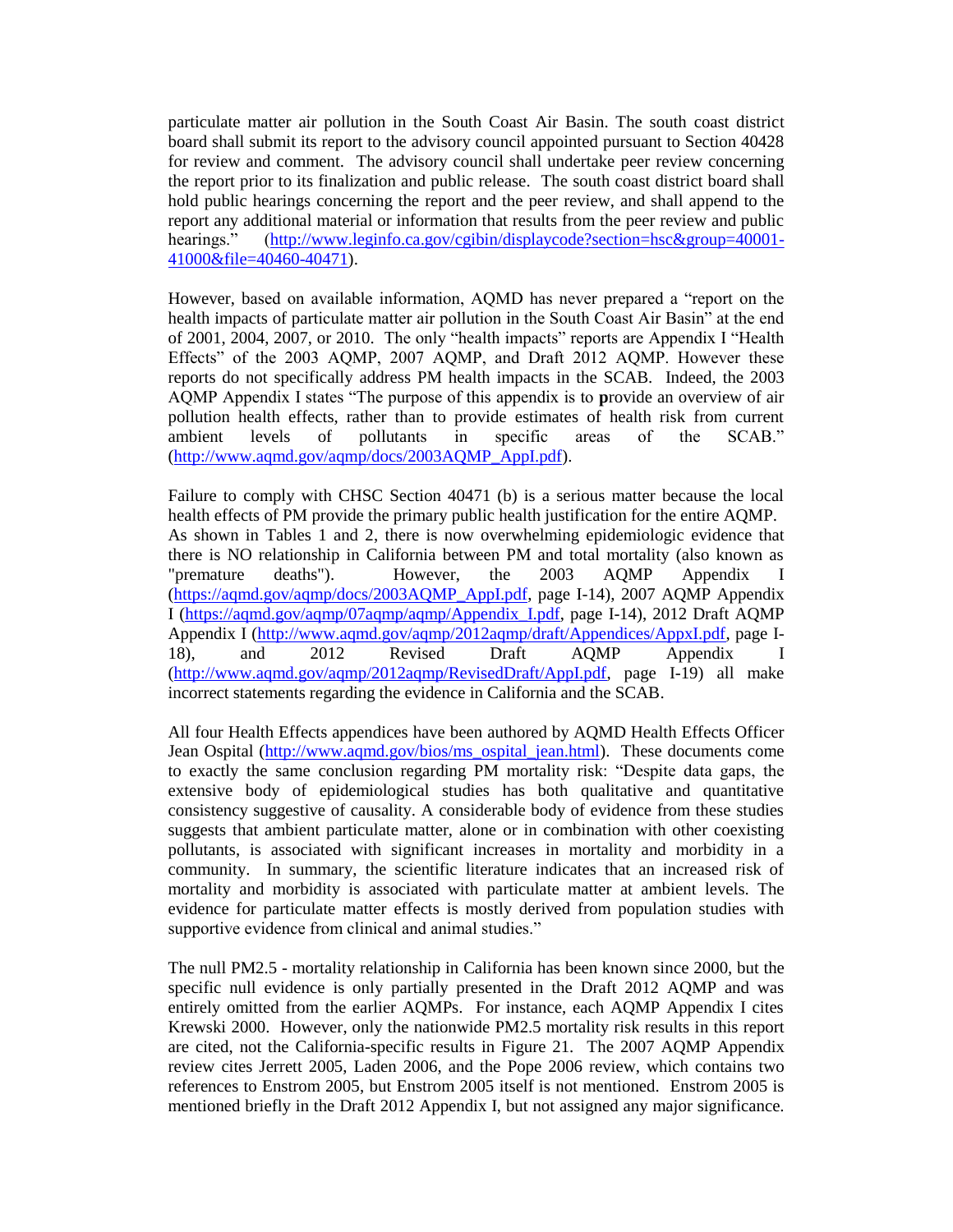The overwhelmingly null evidence in Figures 1 and 2 is not fully or properly described in either the Draft or Revised Draft 2012 Appendix I. I pointed out major deficiencies in my April 21, 2011 CARB comments [\(http://www.arb.ca.gov/lists/sip2011/3](http://www.arb.ca.gov/lists/sip2011/3-carb_enstrom_comments_on_sip_for_pm2.5_042711.pdf) [carb\\_enstrom\\_comments\\_on\\_sip\\_for\\_pm2.5\\_042711.pdf\)](http://www.arb.ca.gov/lists/sip2011/3-carb_enstrom_comments_on_sip_for_pm2.5_042711.pdf). Since August 2008 I have also had repeated direction communications with Ospital, including an April 4, 2012 email message requesting that null evidence be included in the 2012 AQMP Appendix I [\(http://www.scientificintegrityinstitute.org/Ospital040412.pdf\)](http://www.scientificintegrityinstitute.org/Ospital040412.pdf).

The health impacts of PM in the SCAB are still not addressed in the September 7, 2012 Revised 2012 Draft AQMP Appendix I

[\(http://www.aqmd.gov/aqmp/2012aqmp/RevisedDraft/AppI.pdf\)](http://www.aqmd.gov/aqmp/2012aqmp/RevisedDraft/AppI.pdf). Furthermore, this version makes an incorrect assessment of the California-specific evidence by uncritically relying on the June 2012 US EPA Regulatory Impact Analysis (RIA) (US EPA 2012). The RIA looked at California-specific studies regarding PM2.5 and mortality published in the scientific literature. Appendix I states "The EPA analysis concluded 'most of the cohort studies conducted in California report central effect estimates similar to the (nation-wide) all-cause mortality risk estimate we applied from Krewski et al. (2009) and Laden et al. (2006) albeit with wider confidence intervals. A couple cohort studies conducted in California indicate higher risks than the risk estimates we applied.' Thus in EPAs judgment the California related studies provided estimates of mortality consistent with or higher than those from the national studies."

However, there are clear errors in virtually every California-specific RR in EPA RIA Table 5.B-10. The McDonnell 2000 ratio, RR (males)  $=1.09$  (0.98 $-1.24$ ), should be RR (both sexes)  $\sim$  1.00 (0.95–1.05), based on inclusion of an approximated RR for females. The partially adjusted Jerrett 2005 ratio,  $RR = 1.15$  (1.03–1.29), should be the fully adjusted value,  $RR = 1.11 (0.99 - 1.25)$ . The Enstrom 2005 ratio for 1973-1982,  $RR =$ 1.04 (1.01–1.07), should be the ratio for the entire follow-up period (1973-2002), RR  $=$ 1.01 (0.99–1.03). The Krewski 2009 ratio, RR = 1.42 (1.26–1.27), is obviously invalid and should be replaced by the Krewski 2010 ratio,  $RR = 0.968$  (0.916–1.022), which is the ratio for all California subjects in Krewski 2009. The implausibly high Ostro 2010 ratio,  $RR = 1.84$  (1.66–2.05), is invalid and has been replaced by the new Ostro 2011 ratio,  $RR = 1.06 (0.96-1.16)$ . The corrected ratios are all consistent with  $RR = 1.00$  and DO NOT support the EPA RIA claim that California-specific results are consistent with national results. Ospital uncritically accepted the EPA RIA and did not mention a single one of the EPA errors cited above.

The July 11, 2012 AQMP Advisory Council meeting did not result in proper peer review of Draft 2012 Appendix I. The three Advisory Council members with the most expertise on PM mortality studies and PM health effects epidemiology are John R. Froines, Ph.D., Samuel Soret, Ph.D., and Rob S. McConnell, M.D. They have not done peer review of Appendix I regarding "the health impacts of particulate matter air pollution in the South Coast Air Basin," as specified in CHSC Section 40471 (b). Also, there is evidence that they are not objective peer reviewers regarding PM health effects.

UCLA Professor John R. Froines has engaged in inappropriate activism regarding PM science based on the information contained in the following documents:

1) June 30, 2009 letter and attachments from Norman R. Brown to UCLA officials [\(http://www.calcontrk.org/CARBdocs/Delta\\_UCLA\\_Letter\\_063009.pdf\)](http://www.calcontrk.org/CARBdocs/Delta_UCLA_Letter_063009.pdf),

2) February 20, 2011 Bakersfield Californian column by Lois Henry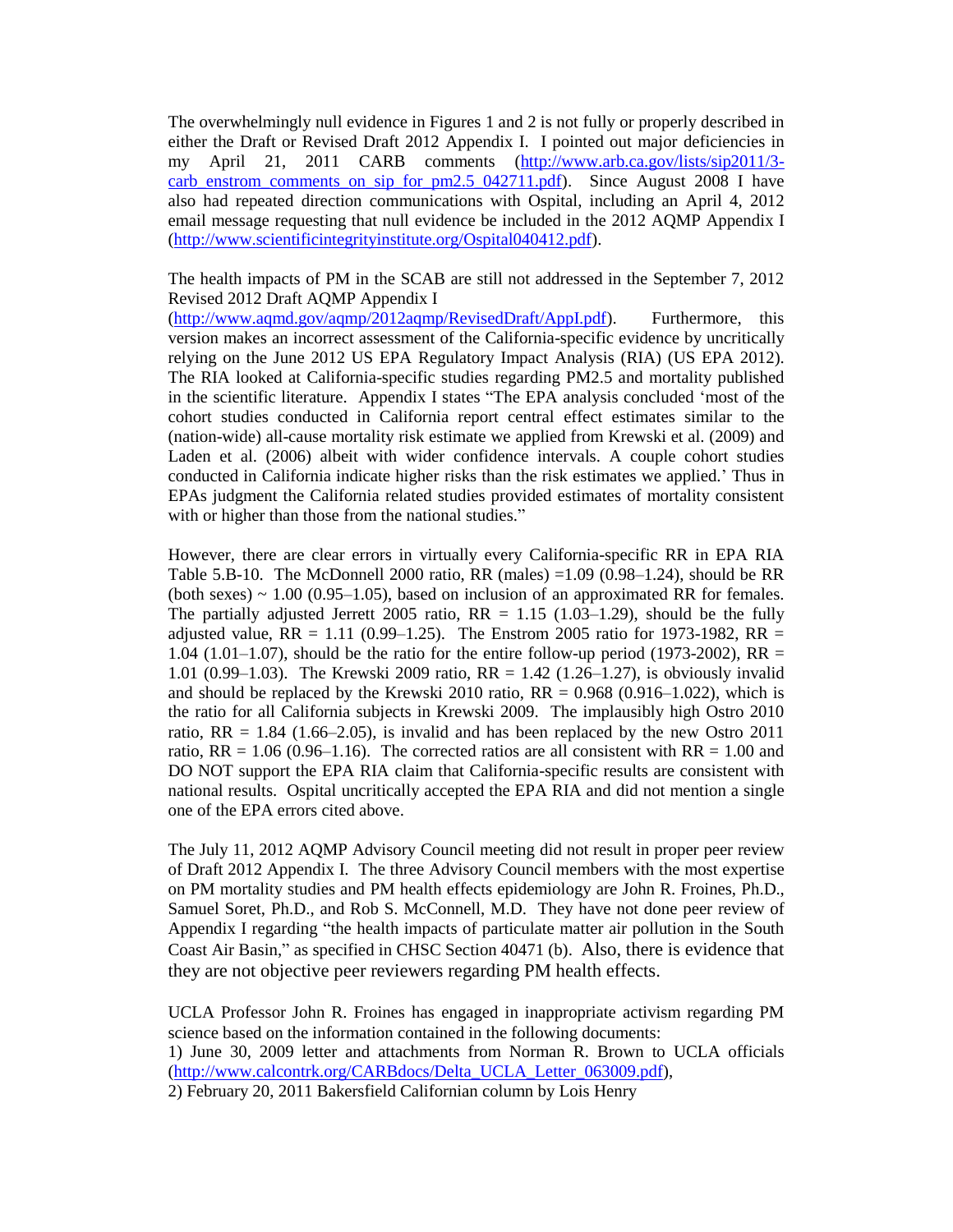[\(http://www.bakersfieldcalifornian.com/columnists/lois-henry/x1902890284/Politics-air](http://www.bakersfieldcalifornian.com/columnists/lois-henry/x1902890284/Politics-air-rules-make-for-a-smelly-situation)[rules-make-for-a-smelly-situation\)](http://www.bakersfieldcalifornian.com/columnists/lois-henry/x1902890284/Politics-air-rules-make-for-a-smelly-situation), and 3) April 15, 2012 Bakersfield Californian column by Lois Henry [\(http://www.bakersfieldcalifornian.com/health/x1322083219/The-ex](http://www.bakersfieldcalifornian.com/health/x1322083219/The-ex-radical-who-heads-air-boards-key-panel)[radical-who-heads-air-boards-key-panel\)](http://www.bakersfieldcalifornian.com/health/x1322083219/The-ex-radical-who-heads-air-boards-key-panel).

Loma Linda University (LLU) Professor Samuel Soret has not responded to my August 23, 2012 and September 14, 2012 email messages regarding his peer review of the AQMP Appendix I [\(http://www.scientificintegrityinstitute.org/Soret091412.pdf\)](http://www.scientificintegrityinstitute.org/Soret091412.pdf). His July 11, 2012 email message to AQMD did not mention the highly relevant December 2010 paper that he co-authored and apparently submitted to *Epidemiology* "The Mortality & Long-Term Exposure to AP in Elderly CA Adventists" (Chen 2010). Also, he has not properly described the overwhelmingly null relationship between PM and total mortality in the 35-year LLU Adventist Health Study of Air Pollution (AHSMOG) project [\(http://www.llu.edu/public-health/health/ahsmog.page\)](http://www.llu.edu/public-health/health/ahsmog.page).

USC Professor Rob S. McConnell has not responded to my August 25, 2012 and September 17, 2012 email messages regarding his incomplete July 9, 2012 peer review of AQMP Appendix I, which did not discuss PM in the SCAB [\(http://www.scientificintegrityinstitute.org/McConnell091712.pdf\)](http://www.scientificintegrityinstitute.org/McConnell091712.pdf).

I submitted comments to AQMD regarding AQMP Appendix I on August 30, 2012 [\(http://www.scientificintegrityinstitute.org/AQMP083012.pdf\)](http://www.scientificintegrityinstitute.org/AQMP083012.pdf) and on September 20, 2012 [\(http://www.scientificintegrityinstitute.org/AQMP092012.pdf\)](http://www.scientificintegrityinstitute.org/AQMP092012.pdf).

These comments emphasize the need for AQMD to comply with all provisions of CHSC Section 40471 (b) before finalizing the 2012 AQMP. It is particularly important that the AQMD Governing Board conduct a hearing on the health impacts of PM in the SCAB. This hearing will allow scientists with diverse views to directly present evidence to the Board Members. This hearing could have a profound impact on the emission control measures that are approved in the 2012 AQMP.

## **Conclusions**

There is now overwhelming epidemiologic evidence that PM (PM2.5 and PM10) is not killing Californians. This evidence must be fully examined and recognized by EPA, CARB, and AQMD before there are any further regulations to reduce PM levels in California, particularly in the SCAB. In addition, there needs to be a full reassessment of the current PM regulations to be sure that they are based on the actual health effects evidence in California. AQMD should not be required to comply with NAAQS that are not appropriate for California or the SCAB. Instead, AQMD should request a waiver from compliance with the NAAQS using the special waiver status granted to California in Section 209 of the Clean Air Act [\(http://www.epa.gov/otaq/cafr.htm\)](http://www.epa.gov/otaq/cafr.htm). Finally, PM health effects and regulations must be put into perspective with other factors that influence health in California. Keep in mind the findings in Figure 2, which show that, based on the 2009 age-adjusted total death rate by state, California had the third lowest rate. Furthermore, the SCAB had a total death rate that was lower than the rate for every state except Hawaii [\(http://www.scientificintegrityinstitute.org/NCHSRR070811.pdf\)](http://www.scientificintegrityinstitute.org/NCHSRR070811.pdf).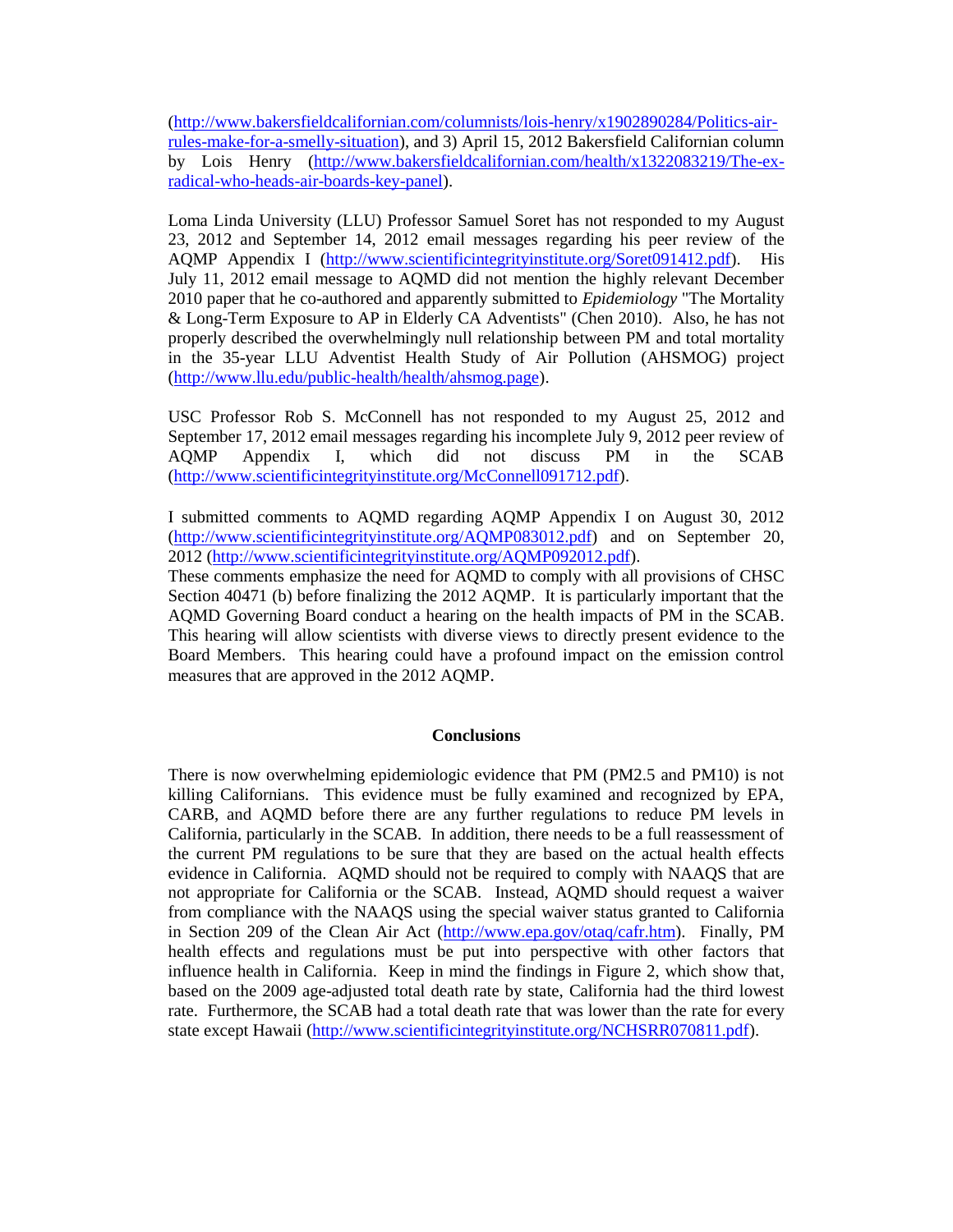**Table 1.** Epidemiologic Cohort Studies of PM2.5 and Total Mortality in California [\(http://www.scientificintegrityinstitute.org/Enstrom081512.pdf\)](http://www.scientificintegrityinstitute.org/Enstrom081512.pdf) Relative risk of death from all causes (RR and 95% CI) associated with increase of  $10 \mu$ g/m<sup>3</sup> in PM2.5 Krewski 2000 & 2010 CA CPS II Cohort RR = 0.872 (0.805-0.944) 1982-1989 (N=40,408 [18,000 M + 22,408 F]; 4 MSAs; 1979-1983 PM2.5; 44 covariates) McDonnell 2000 CA AHSMOG Cohort RR ~ 1.00 (0.95 – 1.05) 1977-1992 (N~3,800 [1,347 M + 2,422 F]; SC&SD&SF AB; M RR=1.09(0.98-1.21) & F RR~0.98(0.92-1.03)) Jerrett 2005 CPS II Cohort in Los Angeles Basin (N=22,905; 267 zip code areas; RR = 1.11 (0.99 - 1.25) 1982-2000 1999-2000 PM2.5; 44 cov + max confounders) Enstrom 2005 CA CPS I Cohort RR = 1.039 (1.010-1.069) 1973-1982 (N=35,783 [15,573 M + 20,210 F]; 11 counties; RR = 0.997 (0.978-1.016) 1983-2002 1979-1983 PM2.5; 25 county internal comparison) Enstrom 2006 CA CPS I Cohort RR = 1.061 (1.017-1.106) 1973-1982 (N=35,783 [15,573 M + 20,210 F]; 11 counties; RR = 0.995 (0.968-1.024) 1983-2002 1979-1983 & 1999-2001 PM2.5) Zeger 2008 MCAPS Cohort "West" RR = 0.989 (0.970-1.008) 2000-2005  $(3.1 M [1.5 M M + 1.6 M F];$  Medicare enrollees in CA+OR+WA (CA=73%); 2000-2005 PM2.5) Jerrett 2010 CA CPS II Cohort RR ~ 0.994 (0.965-1.025) 1982-2000  $(N=77,767)$  [34,367 M + 43,400 F]; 54 counties; 2000 PM2.5; KRG ZIP; 20 ind cov+7 eco var; Slide 12) Krewski 2010 CA CPS II Cohort (N=40,408; 4 MSAs; 1979-1983 PM2.5; 44 cov) RR = 0.960 (0.920-1.002) 1982-2000 (N=50,930; 7 MSAs; 1999-2000 PM2.5; 44 cov) RR = 0.968 (0.916-1.022) 1982-2000 Jerrett 2011 CA CPS II Cohort RR = 0.994 (0.965-1.024) 1982-2000  $(N=73,609$  [32,509 M + 41,100 F]; 54 counties; 2000 PM2.5; KRG ZIP Model; 20 ind cov+7 eco var; Table 28) Jerrett 2011 CA CPS II Cohort RR = 1.002 (0.992-1.012) 1982-2000  $(N=73,609$  [32,509 M + 41,100 F]; 54 counties; 2000 PM2.5; Nine Model Ave; 20 ic+7 ev; Fig 22 & Tab 27-32) Lipsett 2011 CA Teachers Cohort RR = 1.01 (0.95 – 1.09) 2000-2005 (N=73,489 [73,489 F]; 2000-2005 PM2.5) Ostro 2011 CA Teachers Cohort RR = 1.06 (0.96 – 1.16) 2002-2007 (N=43,220 [43,220 F]; 2002-2007 PM2.5) replaced Ostro 2010 Incorrect 2010 Result: RR = 1.84 (1.66 – 2.05) 2002-2007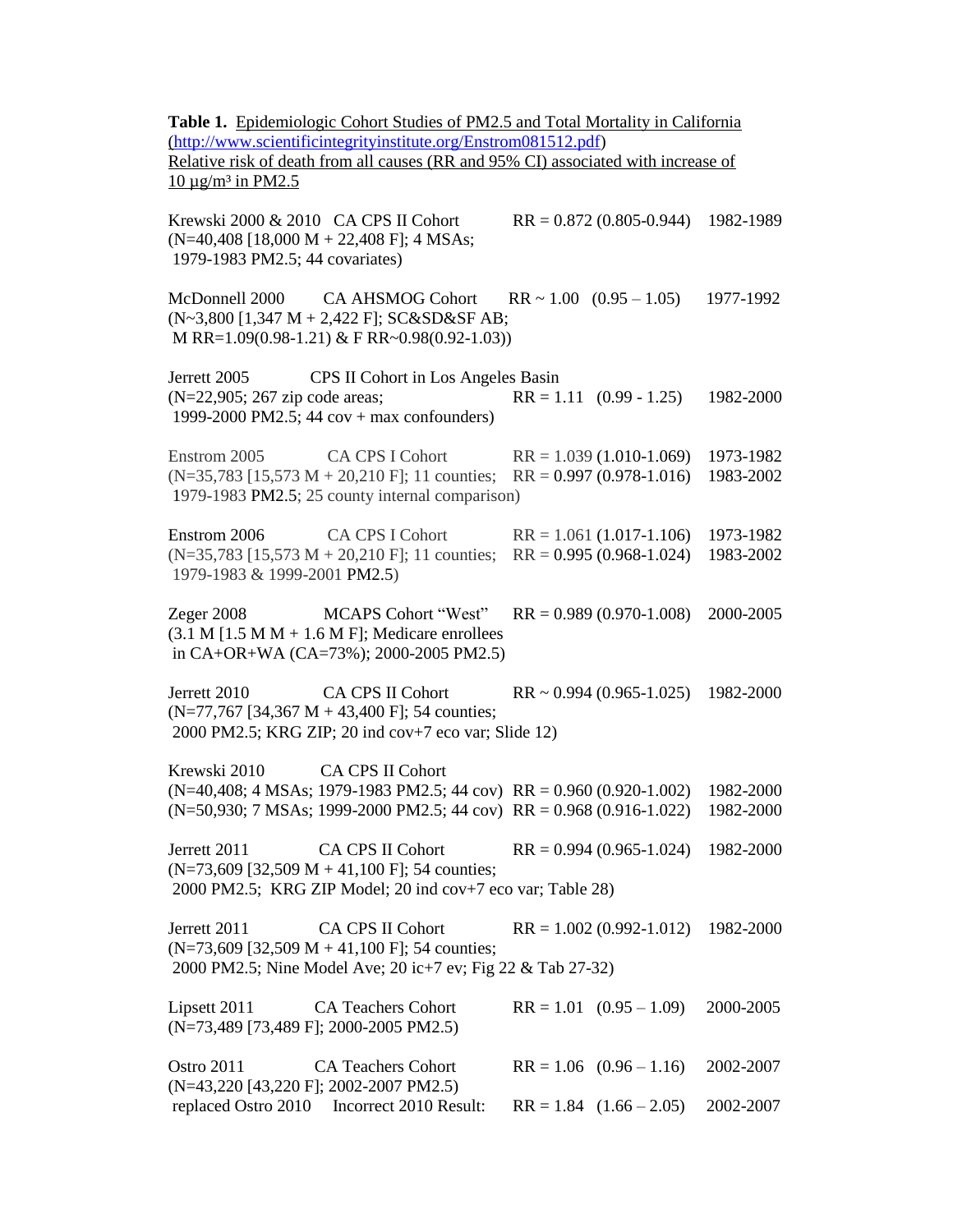#### **Table 2.** Epidemiologic Cohort Studies of PM10 and Total Mortality in California

Relative risk of death from all causes (RR and 95% CI) associated with increase of  $10 \mu g/m^3$  in PM10

Abbey 1999 CA AHSMOG Cohort M RR = 1.04 (0.99 – 1.10) 1977-1992  $(N=6,338 [2,278 M + 4,060 F]; PM10$  F RR = 0.98  $(0.93 - 1.02)$  1977-1992 monitors in SC & SD & SF Air Basins) BS RR = 1.00 (0.97 – 1.04) 1977-1992 [N=610M+965F, all natural causes ICD9=001-799] McDonnell 2000 CA AHSMOG Cohort M RR = 1.05 (0.98 – 1.12) 1977-1992  $(N~3,800)$  [1,347 M + 2,422 F]; PM10 F RR ~ 0.98 (0.92 – 1.03) 1977-1992 monitors in SC & SD & SF Air Basins) BS RR ~ 1.01 (0.96 – 1.05) 1977-1992 [all natural causes ICD9=001-799] Chen 2010 CA AHSMOG Cohort  $RR = 1.01 (0.98 - 1.04) 1977-2006$  $(N=4,830 [1,750 M + 3,080 F]; PM10$ monitors in SC & SD & SF Air Basins) [all natural causes ICD9=001-799] Jerrett 2011 CA CPS II Cohort RR = 1.001 (0.987-1.017) 1982-2000  $(N=76,135$  [33,625 M + 42,510 F]; 54 counties; 1988-2002 PM10; KRG Zip Model; 20 ind cov+7 eco var; Table 37) Lipsett 2011 CA Teachers Cohort RR = 1.01 (0.95 – 1.09) 2000-2005

(N=73,489 [73,489 F]; 2000-2005 PM10)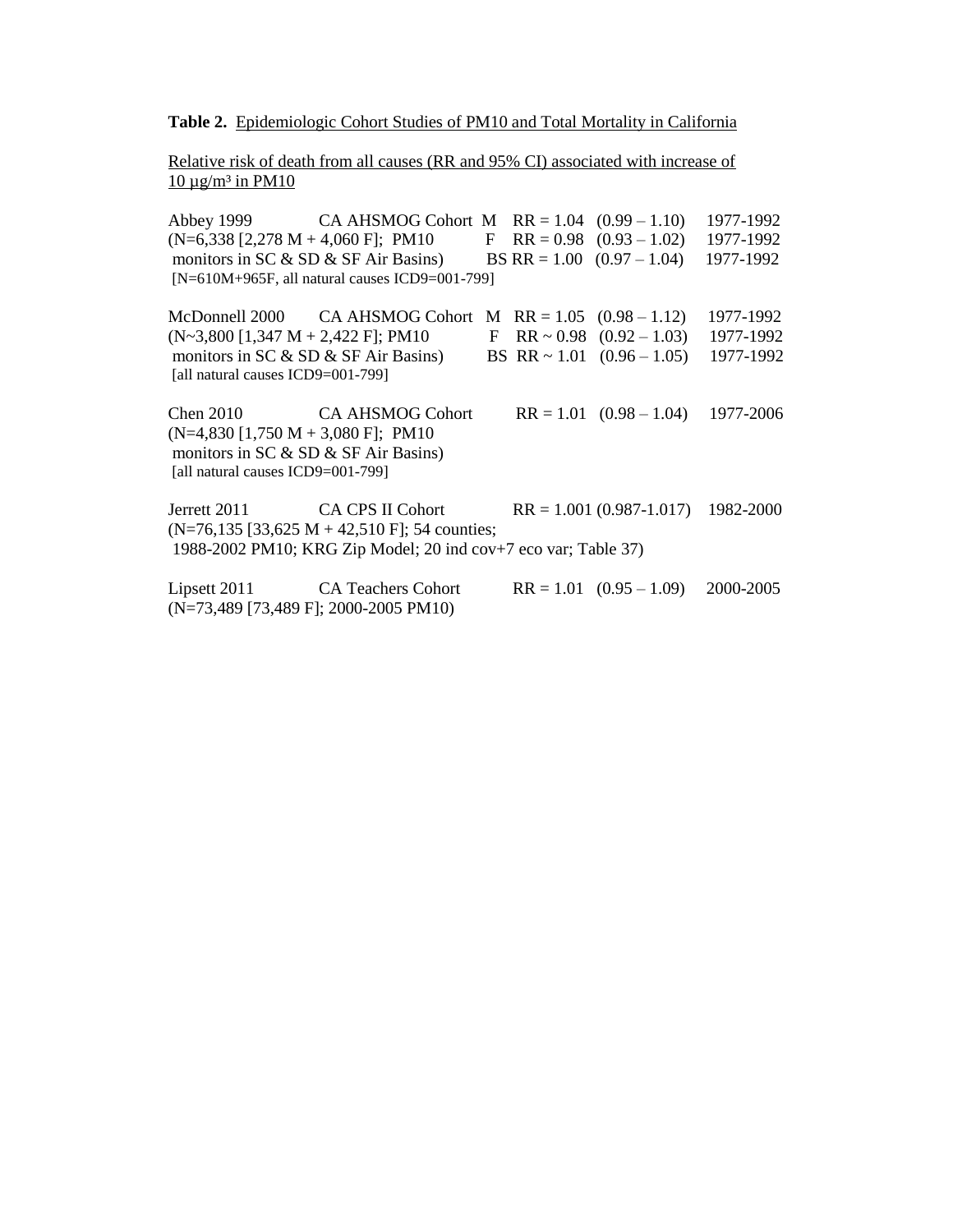



Figure 21 Spatial Overlay of PM2.5 Level and Mortality Risk by City (page 197) Fine Particles and Mortality Risk

Figure 5 (Upper Right) Relative Risk for PM2.5 and Total Mortality by City (page 161)<br>All Cause Mortality (Excluding Boise City, Idaho)

 $107\,$ 

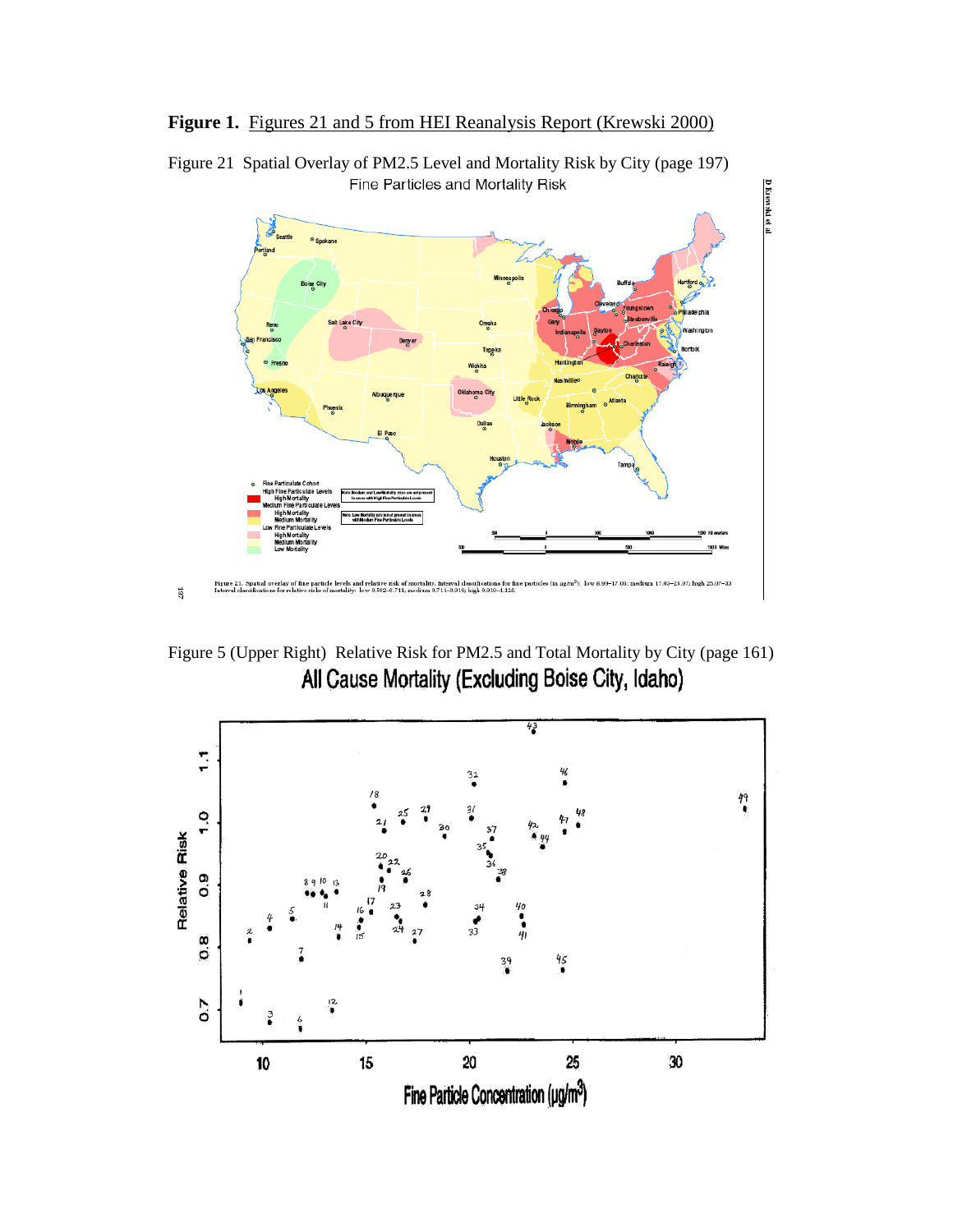**Figure 2.** 2009 Age-Adjusted Total Death Rates by State for the United States NCHS Data Brief Number 64, July 2011 "Death in the United States, 2009" [\(http://www.cdc.gov/nchs/data/databriefs/db64.pdf\)](http://www.cdc.gov/nchs/data/databriefs/db64.pdf) [\(http://www.scientificintegrityinstitute.org/NCHSDR070811.pdf\)](http://www.scientificintegrityinstitute.org/NCHSDR070811.pdf)





SOURCE: CDC/NCHS, National Vital Statistics System, Mortality.

## Ratio of 2009 Age-Adjusted Total Death Rates (Deaths/100,000)

| California / U.S.                           | $652.2 / 741.1 = 0.880 = 88.0\%$ |
|---------------------------------------------|----------------------------------|
| 'South Coast Air Basin' (4 Counties) / U.S. | $650.8 / 741.1 = 0.878 = 87.8\%$ |
| Los Angeles County / U.S.                   | $637.3 / 741.1 = 0.860 = 86.0\%$ |
| Orange County / U.S.                        | $570.9 / 741.1 = 0.770 = 77.0\%$ |

### **References**

Abbey DE, Nishino N, McDonnell WF, Burchette RJ, Knutsen SF, Lawrence Beeson W, Yang JX (1999). Long-term inhalable particles and other air pollutants related to mortality in nonsmokers. *Am J Respir Crit Care Med* 1999;159:373-382 [\(http://ajrccm.atsjournals.org/content/159/2/373.full.pdf\)](http://ajrccm.atsjournals.org/content/159/2/373.full.pdf)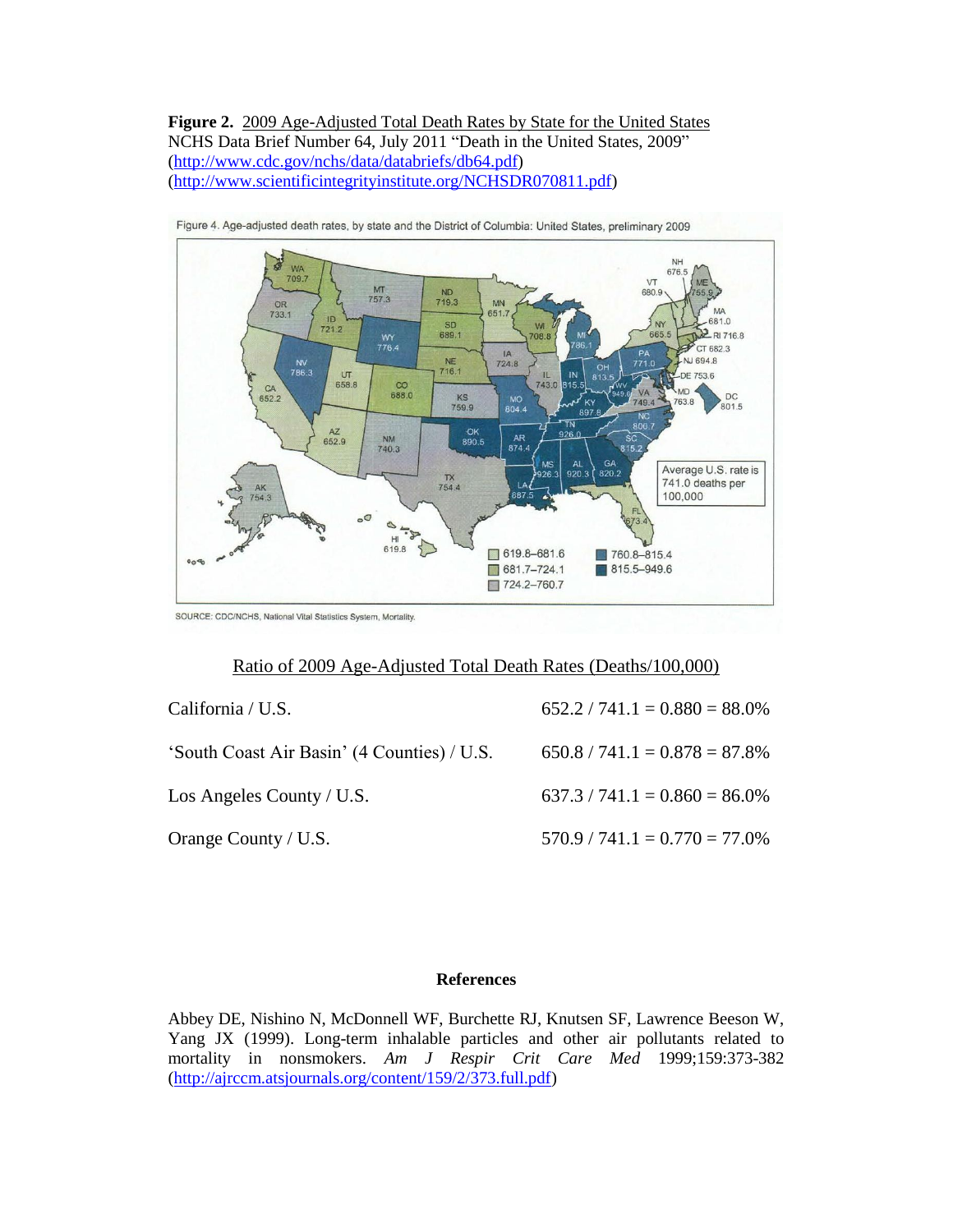Chen LH, Knutsen SF, Beeson WL, Soret S, Shavlik D, Ghamsary M (2010). "The Mortality and Long-Term Exposure to Ambient Air Pollution in Nonsmoking Adults" [\(http://www.scientificintegrityinstitute.org/Chen4C2010.pdf\)](http://www.scientificintegrityinstitute.org/Chen4C2010.pdf), Chapter 4 of December 2010 Loma Linda University Dr.P.H. Dissertation "Coronary Heart Disease Mortality and Long-term Exposure to Ambient Particulate Air Pollutants in Elderly Nonsmoking California Residents" by Lie H. Chen [\(http://www.scientificintegrityinstitute.org/Chen2010.pdf\)](http://www.scientificintegrityinstitute.org/Chen2010.pdf)

Enstrom JE (2005). Fine particulate air pollution and total mortality among elderly Californians, 1973-2002. *Inhal Toxicol* 2005;17:803-816 [\(http://www.arb.ca.gov/planning/gmerp/dec1plan/gmerp\\_comments/enstrom.pdf\)](http://www.arb.ca.gov/planning/gmerp/dec1plan/gmerp_comments/enstrom.pdf) and [\(http://www.scientificintegrityinstitute.org/IT121505.pdf\)](http://www.scientificintegrityinstitute.org/IT121505.pdf)

Enstrom JE (2006). Response to "A Critique of 'Fine Particulate Air Pollution and Total Mortality Among Elderly Californians, 1973-2002" by Bert Brunekreef, PhD, and Gerard Hoek, PhD', *Inhal Toxicol* 2006:18:509-514

[\(http://www.scientificintegrityinstitute.org/IT060106.pdf\)](http://www.scientificintegrityinstitute.org/IT060106.pdf) and [\(http://www.scientificintegrityinstitute.org/ITBH060106.pdf\)](http://www.scientificintegrityinstitute.org/ITBH060106.pdf)

Jerrett M, Burnett RT, Ma R, Pope CA III, Krewski D, Newbold KB, Thurston G, Shi Y, Finkelstein N, Calle EE, Thun MJ (2005). Spatial Analysis of Air Pollution and Mortality in Los Angeles. *Epidemiology* 2005;16:727–736 [\(http://www.scientificintegrityinstitute.org/Jerrett110105.pdf\)](http://www.scientificintegrityinstitute.org/Jerrett110105.pdf)

Jerrett M (2010). February 26, 2010 CARB Symposium Presentation by Principal Investigator, Michael Jerrett, UC Berkeley/CARB Proposal No. 2624-254 "Spatiotemporal Analysis of Air Pollution and Mortality in California Based on the American Cancer Society Cohort" [\(http://www.scientificintegrityinstitute.org/CARBJerrett022610.pdf\)](http://www.scientificintegrityinstitute.org/CARBJerrett022610.pdf)

Jerrett M (2011). October 28, 2011 Revised Final Report for Contract No. 06-332 to CARB Research Screening Committee, Principal Investigator Michael Jerrett, "Spatiotemporal Analysis of Air Pollution and Mortality in California Based on the American Cancer Society Cohort" Co-Investigators: Burnett RT, Pope CA III, Krewski D, Thurston G, Christakos G, Hughes E, Ross Z, Shi Y, Thun M

[\(http://www.arb.ca.gov/research/rsc/10-28-11/item1dfr06-332.pdf\)](http://www.arb.ca.gov/research/rsc/10-28-11/item1dfr06-332.pdf) and [\(http://www.scientificintegrityinstitute.org/Jerrett012510.pdf\)](http://www.scientificintegrityinstitute.org/Jerrett012510.pdf) and [\(http://www.scientificintegrityinstitute.org/JerrettCriticism102811.pdf\)](http://www.scientificintegrityinstitute.org/JerrettCriticism102811.pdf)

Krewski D (2000). "Reanalysis of the Harvard Six Cities Study and the American Cancer Society Study of Particulate Air Pollution and Mortality: HEI Special Report. July 2000" [\(http://pubs.healtheffects.org/view.php?id=6\)](http://pubs.healtheffects.org/view.php?id=6). Figure 5 and Figure 21 of Part II: Sensitivity Analyses [\(http://pubs.healtheffects.org/getfile.php?u=275\)](http://pubs.healtheffects.org/getfile.php?u=275) and [\(http://www.scientificintegrityinstitute.org/HEIFigure5093010.pdf\)](http://www.scientificintegrityinstitute.org/HEIFigure5093010.pdf)

Krewski D (2009). Krewski D, Jerrett M, Burnett RT, Ma R, Hughes E, Shi Y, Turner MC, Pope CA III, Thurston G, Calle EE, Thun MJ. [Extended Analysis of the American](http://pubs.healtheffects.org/view.php?id=315)  [Cancer Society Study of Particulate Air Pollution and Mortality.](http://pubs.healtheffects.org/view.php?id=315) HEI Research Report 140. May 2009 [\(http://pubs.healtheffects.org/view.php?id=315\)](http://pubs.healtheffects.org/view.php?id=315)